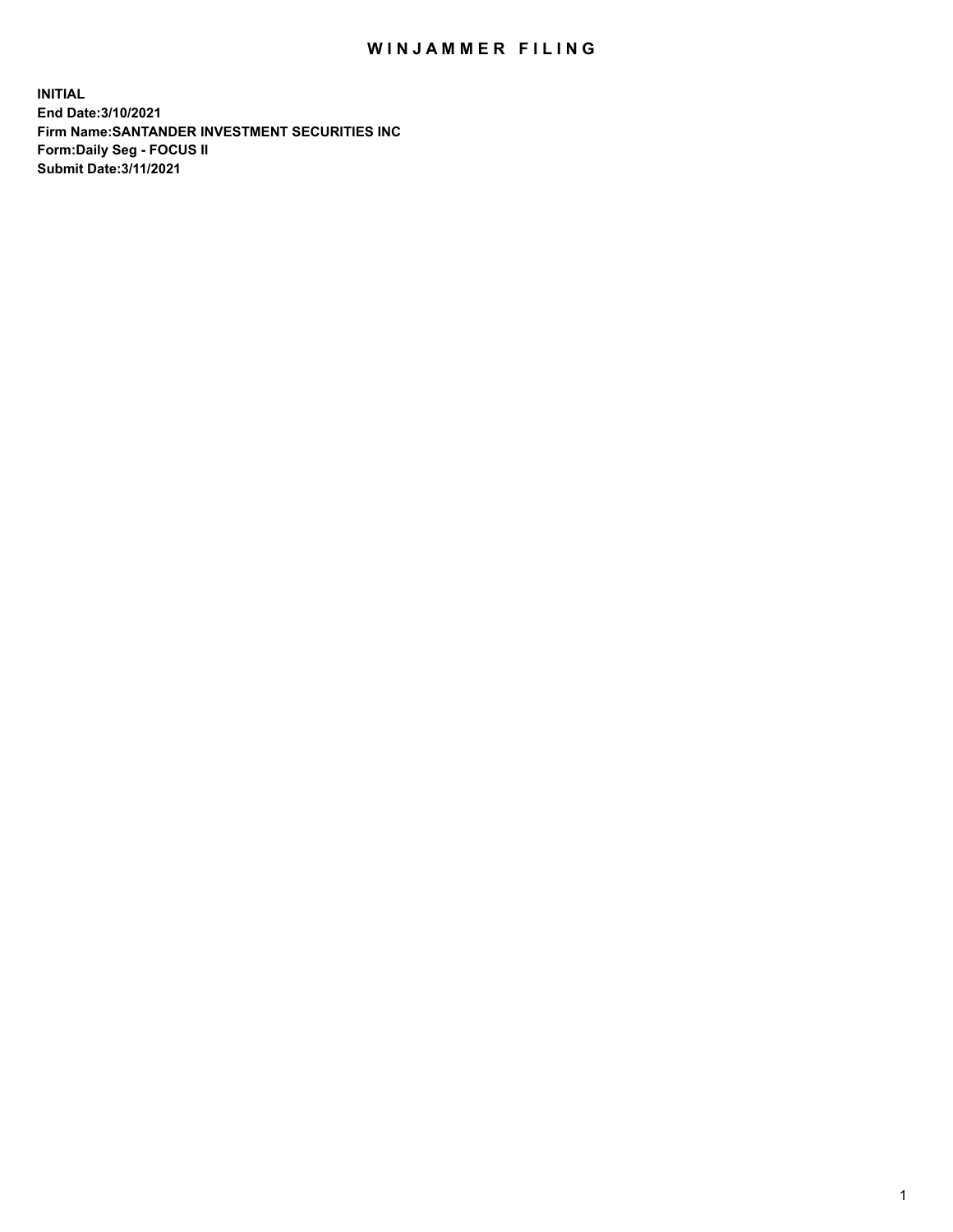**INITIAL End Date:3/10/2021 Firm Name:SANTANDER INVESTMENT SECURITIES INC Form:Daily Seg - FOCUS II Submit Date:3/11/2021 Daily Segregation - Cover Page**

| Name of Company                                                                   | <b>SANTANDER INVESTMENT</b> |
|-----------------------------------------------------------------------------------|-----------------------------|
|                                                                                   | <b>SECURITIES INC</b>       |
| <b>Contact Name</b>                                                               | <b>Felix Munoz</b>          |
|                                                                                   |                             |
| <b>Contact Phone Number</b>                                                       | (212) 407-4594              |
| <b>Contact Email Address</b>                                                      | felix.munoz@santander.us    |
|                                                                                   |                             |
|                                                                                   |                             |
| FCM's Customer Segregated Funds Residual Interest Target (choose one):            |                             |
| a. Minimum dollar amount: ; or                                                    | 70,000,000                  |
| b. Minimum percentage of customer segregated funds required:%; or                 | <u>0</u>                    |
| c. Dollar amount range between: and; or                                           | 0 <sup>0</sup>              |
| d. Percentage range of customer segregated funds required between:% and%.         | 00                          |
| FCM's Customer Secured Amount Funds Residual Interest Target (choose one):        |                             |
| a. Minimum dollar amount: ; or                                                    |                             |
| b. Minimum percentage of customer secured funds required:%; or                    | $\frac{0}{0}$               |
| c. Dollar amount range between: and; or                                           | 0 <sub>0</sub>              |
| d. Percentage range of customer secured funds required between: % and %.          | 0 <sub>0</sub>              |
|                                                                                   |                             |
| FCM's Cleared Swaps Customer Collateral Residual Interest Target (choose one):    |                             |
| a. Minimum dollar amount: ; or                                                    | $\frac{0}{0}$               |
| b. Minimum percentage of cleared swaps customer collateral required:% ; or        |                             |
| c. Dollar amount range between: and; or                                           | 0 <sub>0</sub>              |
| d. Percentage range of cleared swaps customer collateral required between:% and%. | <u>00</u>                   |

Attach supporting documents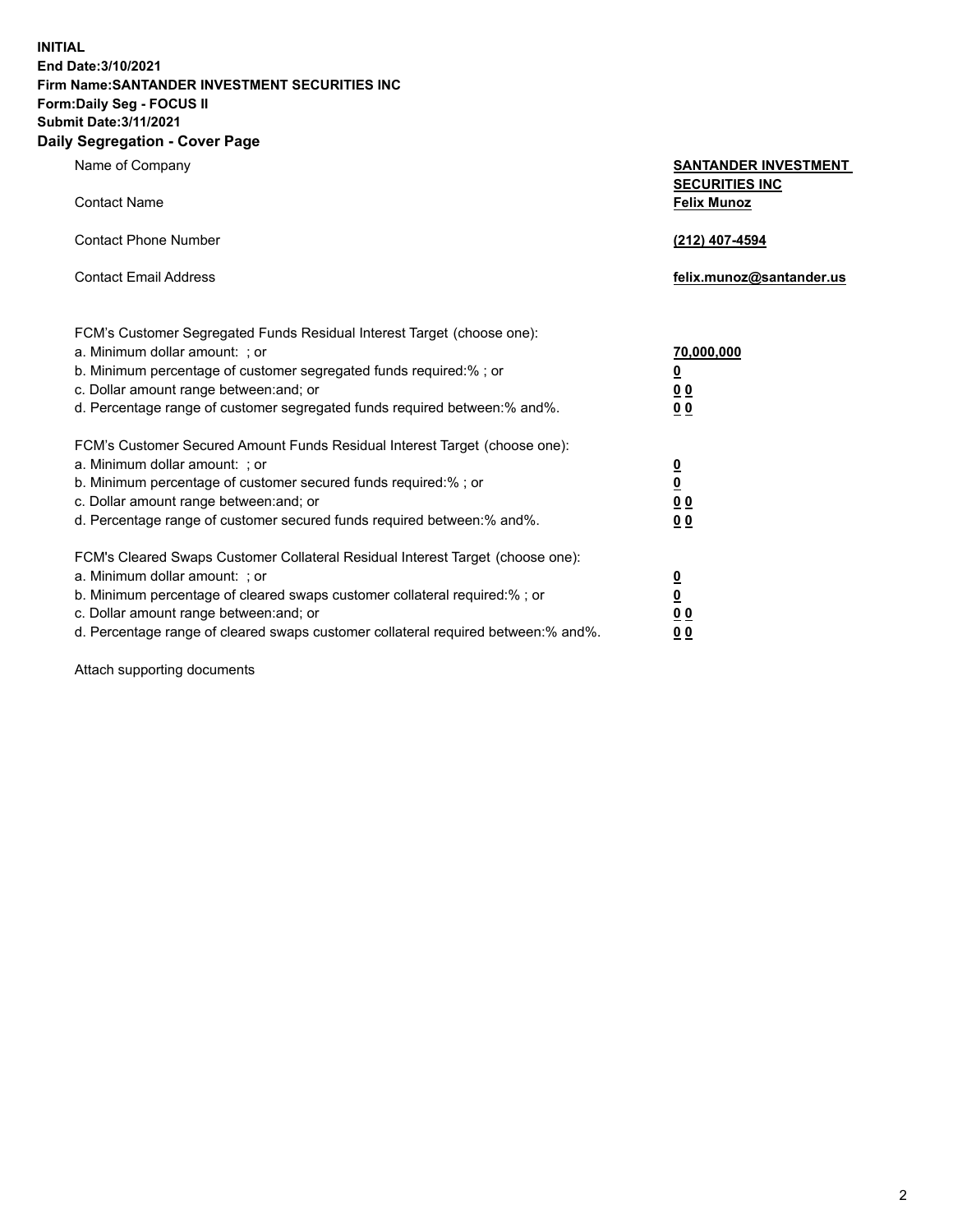**INITIAL End Date:3/10/2021 Firm Name:SANTANDER INVESTMENT SECURITIES INC Form:Daily Seg - FOCUS II Submit Date:3/11/2021 Daily Segregation - Secured Amounts**

|     | Foreign Futures and Foreign Options Secured Amounts                                                        |                   |
|-----|------------------------------------------------------------------------------------------------------------|-------------------|
|     | Amount required to be set aside pursuant to law, rule or regulation of a foreign                           | $0$ [7305]        |
|     | government or a rule of a self-regulatory organization authorized thereunder                               |                   |
| 1.  | Net ledger balance - Foreign Futures and Foreign Option Trading - All Customers                            |                   |
|     | A. Cash                                                                                                    | $0$ [7315]        |
|     | B. Securities (at market)                                                                                  | $0$ [7317]        |
| 2.  | Net unrealized profit (loss) in open futures contracts traded on a foreign board of trade                  | $0$ [7325]        |
| 3.  | Exchange traded options                                                                                    |                   |
|     | a. Market value of open option contracts purchased on a foreign board of trade                             | $0$ [7335]        |
|     | b. Market value of open contracts granted (sold) on a foreign board of trade                               | $0$ [7337]        |
| 4.  | Net equity (deficit) (add lines 1. 2. and 3.)                                                              | $0$ [7345]        |
| 5.  | Account liquidating to a deficit and account with a debit balances - gross amount                          | $0$ [7351]        |
|     | Less: amount offset by customer owned securities                                                           | 0 [7352] 0 [7354] |
| 6.  | Amount required to be set aside as the secured amount - Net Liquidating Equity                             | $0$ [7355]        |
|     | Method (add lines 4 and 5)                                                                                 |                   |
| 7.  | Greater of amount required to be set aside pursuant to foreign jurisdiction (above) or line                | $0$ [7360]        |
|     | 6.                                                                                                         |                   |
|     | FUNDS DEPOSITED IN SEPARATE REGULATION 30.7 ACCOUNTS                                                       |                   |
| 1.  | Cash in banks                                                                                              |                   |
|     | A. Banks located in the United States                                                                      | $0$ [7500]        |
|     | B. Other banks qualified under Regulation 30.7                                                             | 0 [7520] 0 [7530] |
| 2.  | Securities                                                                                                 |                   |
|     | A. In safekeeping with banks located in the United States                                                  | $0$ [7540]        |
|     | B. In safekeeping with other banks qualified under Regulation 30.7                                         | 0 [7560] 0 [7570] |
| 3.  | Equities with registered futures commission merchants                                                      |                   |
|     | A. Cash                                                                                                    | $0$ [7580]        |
|     | <b>B.</b> Securities                                                                                       | $0$ [7590]        |
|     | C. Unrealized gain (loss) on open futures contracts                                                        | $0$ [7600]        |
|     | D. Value of long option contracts                                                                          | $0$ [7610]        |
|     | E. Value of short option contracts                                                                         | 0 [7615] 0 [7620] |
| 4.  | Amounts held by clearing organizations of foreign boards of trade                                          |                   |
|     | A. Cash                                                                                                    | $0$ [7640]        |
|     | <b>B.</b> Securities                                                                                       | $0$ [7650]        |
|     | C. Amount due to (from) clearing organization - daily variation                                            | $0$ [7660]        |
|     | D. Value of long option contracts                                                                          | $0$ [7670]        |
|     | E. Value of short option contracts                                                                         | 0 [7675] 0 [7680] |
| 5.  | Amounts held by members of foreign boards of trade                                                         |                   |
|     | A. Cash                                                                                                    | 0 [7700]          |
|     | <b>B.</b> Securities                                                                                       | $0$ [7710]        |
|     | C. Unrealized gain (loss) on open futures contracts                                                        | $0$ [7720]        |
|     | D. Value of long option contracts                                                                          | $0$ [7730]        |
|     | E. Value of short option contracts                                                                         | 0 [7735] 0 [7740] |
| 6.  | Amounts with other depositories designated by a foreign board of trade                                     | $0$ [7760]        |
| 7.  | Segregated funds on hand                                                                                   | $0$ [7765]        |
| 8.  | Total funds in separate section 30.7 accounts                                                              | $0$ [7770]        |
| 9.  | Excess (deficiency) Set Aside for Secured Amount (subtract line 7 Secured Statement<br>Page 1 from Line 8) | $0$ [7380]        |
| 10. | Management Target Amount for Excess funds in separate section 30.7 accounts                                | $0$ [7780]        |
| 11. | Excess (deficiency) funds in separate 30.7 accounts over (under) Management Target                         | $0$ [7785]        |
|     |                                                                                                            |                   |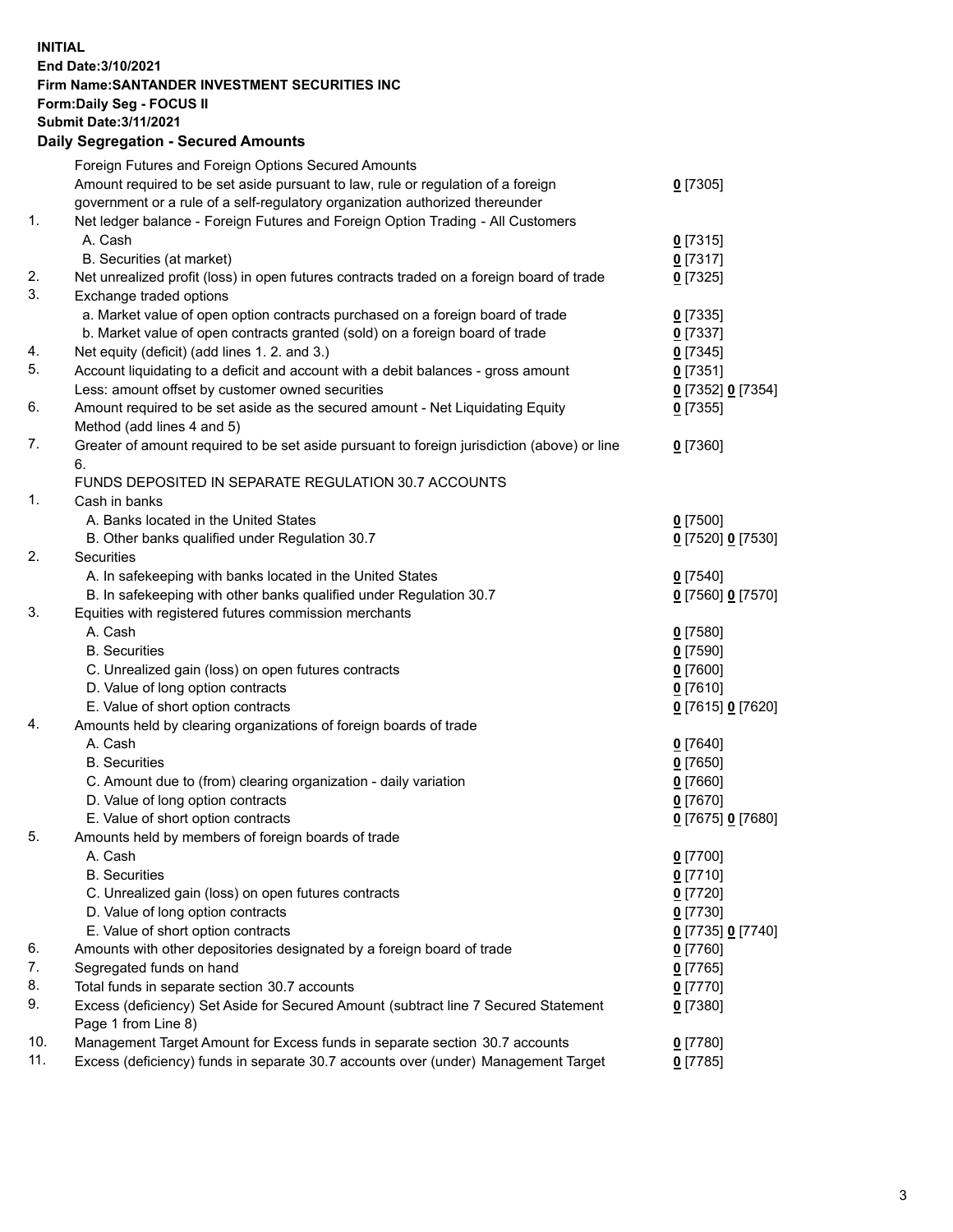| <b>INITIAL</b> |                                                                                           |                      |  |  |  |  |
|----------------|-------------------------------------------------------------------------------------------|----------------------|--|--|--|--|
|                | End Date: 3/10/2021                                                                       |                      |  |  |  |  |
|                | Firm Name: SANTANDER INVESTMENT SECURITIES INC                                            |                      |  |  |  |  |
|                | Form: Daily Seg - FOCUS II                                                                |                      |  |  |  |  |
|                | <b>Submit Date: 3/11/2021</b>                                                             |                      |  |  |  |  |
|                | Daily Segregation - Segregation Statement                                                 |                      |  |  |  |  |
|                | SEGREGATION REQUIREMENTS(Section 4d(2) of the CEAct)                                      |                      |  |  |  |  |
| 1.             | Net ledger balance                                                                        |                      |  |  |  |  |
|                | A. Cash                                                                                   | 1,648,189,020 [7010] |  |  |  |  |
|                | B. Securities (at market)                                                                 | $0$ [7020]           |  |  |  |  |
| 2.             | Net unrealized profit (loss) in open futures contracts traded on a contract market        | 243,003,575 [7030]   |  |  |  |  |
| 3.             | Exchange traded options                                                                   |                      |  |  |  |  |
|                | A. Add market value of open option contracts purchased on a contract market               | 46,502,152 [7032]    |  |  |  |  |
|                | B. Deduct market value of open option contracts granted (sold) on a contract market       | -23,397,020 [7033]   |  |  |  |  |
| 4.             | Net equity (deficit) (add lines 1, 2 and 3)                                               | 1,914,297,727 [7040] |  |  |  |  |
| 5.             | Accounts liquidating to a deficit and accounts with                                       |                      |  |  |  |  |
|                | debit balances - gross amount                                                             | $0$ [7045]           |  |  |  |  |
|                | Less: amount offset by customer securities                                                | 0 [7047] 0 [7050]    |  |  |  |  |
| 6.             | Amount required to be segregated (add lines 4 and 5)                                      | 1,914,297,727 [7060] |  |  |  |  |
|                | FUNDS IN SEGREGATED ACCOUNTS                                                              |                      |  |  |  |  |
| 7.             | Deposited in segregated funds bank accounts                                               |                      |  |  |  |  |
|                | A. Cash                                                                                   | 322,628,865 [7070]   |  |  |  |  |
|                | B. Securities representing investments of customers' funds (at market)                    | $0$ [7080]           |  |  |  |  |
|                | C. Securities held for particular customers or option customers in lieu of cash (at       | $0$ [7090]           |  |  |  |  |
| 8.             | market)                                                                                   |                      |  |  |  |  |
|                | Margins on deposit with derivatives clearing organizations of contract markets<br>A. Cash | 1,612,110,017 [7100] |  |  |  |  |
|                | B. Securities representing investments of customers' funds (at market)                    | $0$ [7110]           |  |  |  |  |
|                | C. Securities held for particular customers or option customers in lieu of cash (at       | $0$ [7120]           |  |  |  |  |
|                | market)                                                                                   |                      |  |  |  |  |
| 9.             | Net settlement from (to) derivatives clearing organizations of contract markets           | 28,543,311 [7130]    |  |  |  |  |
| 10.            | Exchange traded options                                                                   |                      |  |  |  |  |
|                | A. Value of open long option contracts                                                    | 46,502,152 [7132]    |  |  |  |  |
|                | B. Value of open short option contracts                                                   | -23,397,020 [7133]   |  |  |  |  |
| 11.            | Net equities with other FCMs                                                              |                      |  |  |  |  |
|                | A. Net liquidating equity                                                                 | $0$ [7140]           |  |  |  |  |
|                | B. Securities representing investments of customers' funds (at market)                    | $0$ [7160]           |  |  |  |  |
|                | C. Securities held for particular customers or option customers in lieu of cash (at       | $0$ [7170]           |  |  |  |  |
|                | market)                                                                                   |                      |  |  |  |  |
| 12.            | Segregated funds on hand                                                                  | $0$ [7150]           |  |  |  |  |
| 13.            | Total amount in segregation (add lines 7 through 12)                                      | 1,986,387,325 [7180] |  |  |  |  |
| 14.            | Excess (deficiency) funds in segregation (subtract line 6 from line 13)                   | 72,089,598 [7190]    |  |  |  |  |
| 15.            | Management Target Amount for Excess funds in segregation                                  | 70,000,000 [7194]    |  |  |  |  |
| 16.            | Excess (deficiency) funds in segregation over (under) Management Target Amount            | 2,089,598 [7198]     |  |  |  |  |
|                | Excess                                                                                    |                      |  |  |  |  |